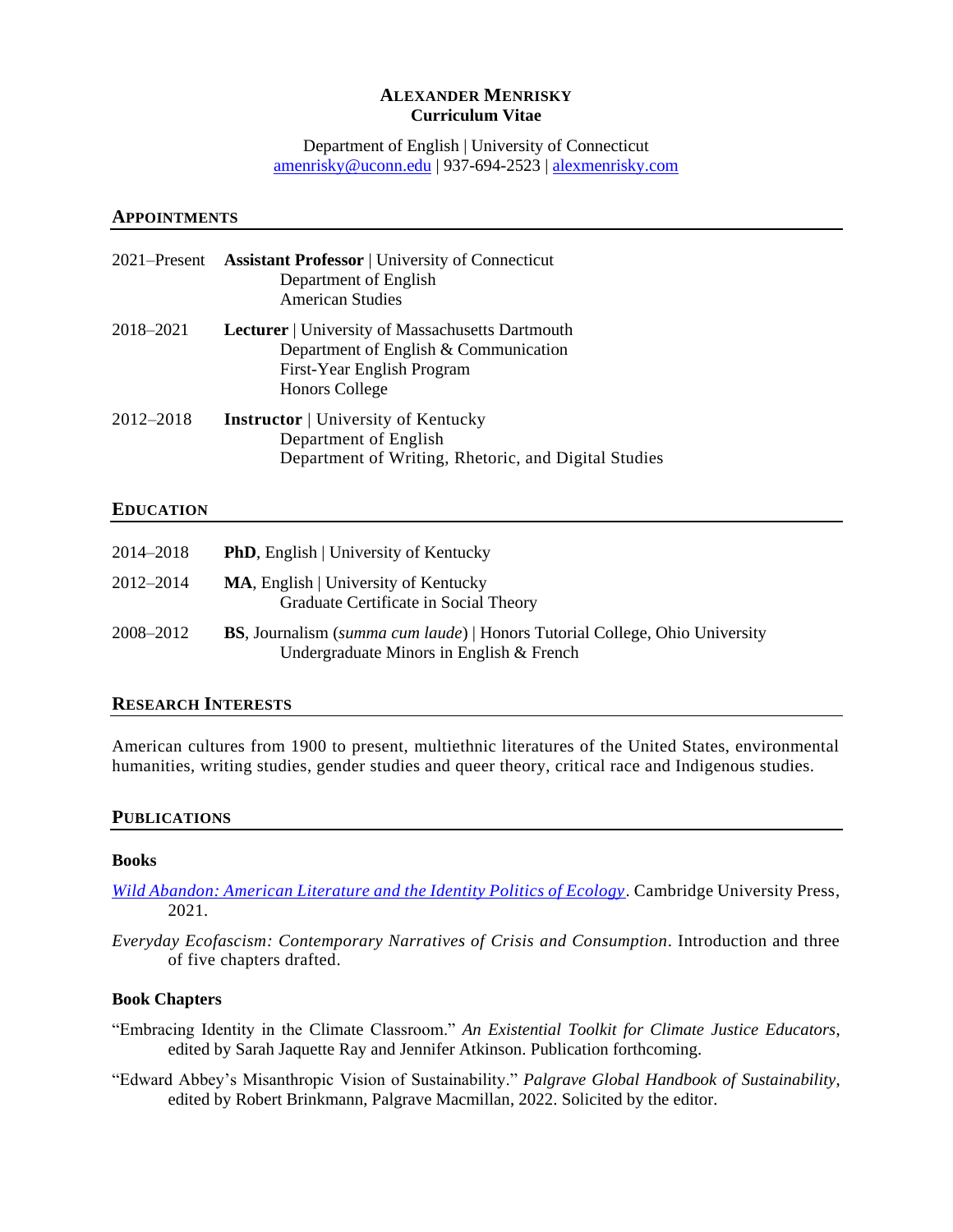## **Peer-Reviewed Articles**

- "Hicks, Homos, and Home Cooking: Literary Recipes in Queer Appalachia." *GLQ: A Journal of Lesbian and Gay Studies*, vol. 28, no. 3, 2022.
- "The Reluctant Environmentalist: Finding Evidence of Injustice in James Wright's Ambivalent Writing of Place and Identity." *Resilience: A Journal of the Environmental Humanities*, vol. 9, no. 1, 2022, pp. 37–55.
- "Hallucinogenic Ecology and Psychoanalytic Prehistory in Margaret Atwood."*Mosaic, an Interdisciplinary Critical Journal*, vol. 52, no. 3, 2019, pp. 19–36.
- "The Ecological Alternative: Edward Abbey, the New Left, and Environmental Authenticity." *Criticism: A Quarterly for Literature and the Arts*, vol. 61, no. 1, 2019, pp. 51–71.
- "The Natural Death of Alexander Supertramp: Ecological Selfhood and the Freudian Rhetoric of *Into the Wild*." *ISLE: Interdisciplinary Studies in Literature and Environment*, vol. 26, no. 1, 2019, pp. 46– 64.

## **Digital Projects**

*Against the Ecofascist Creep*. Web zine and teaching resource. Hosted by the Association for the Study of Literature and Environment (ASLE), 2022. (With April Anson, Cassie Galentine, Shane Hall, and Bruno Seraphin.) [https://www.asle.org/teaching\\_resources/against-the-ecofascist-creep/](https://www.asle.org/teaching_resources/against-the-ecofascist-creep/)

>> Featured in Gaye Taylor, "Webzine Uses Comic Strip Characters to Counter Creeping Ecofascism," *The Energy Mix*, June 2022. [https://www.theenergymix.com/2022/06/05/webzine-uses-comic-strip-characters](https://www.theenergymix.com/2022/06/05/webzine-uses-comic-strip-characters-to-counter-creeping-ecofascism/)[to-counter-creeping-ecofascism/](https://www.theenergymix.com/2022/06/05/webzine-uses-comic-strip-characters-to-counter-creeping-ecofascism/)

## **Public-Facing Articles**

- "Stemming the Creep of Ecofascism: A Primer." Association for the Study of Literature and Environment (ASLE), May 2022. (With April Anson, Cassie Galentine, Shane Hall, and Bruno Seraphin.) <https://www.asle.org/features/stemming-the-creep-of-ecofascism-a-primer/>
- "Webzine 'Against the Ecofascist Creep' Smashes Dangerous Delusions." *Deceleration*. May 2022. (With April Anson, Cassie Galentine, Shane Hall, and Bruno Seraphin.) <https://deceleration.news/2022/05/19/against-the-ecofascist-creep/>
- "How Being an Environmentalist Became an Identity." *Edge Effects* Magazine, February 2021. <https://edgeeffects.net/alex-menrisky-environmentalist-vocabulary/>
- "Eco vs. Ego: Environmentalism, Identity, and Psychological Vocabulary." *Fifteen Eighty Four: Academic Perspectives from Cambridge University Press*, December 2020. [http://www.cambridgeblog.org/2020/12/eco-vs-ego-environmentalism-identity-and-psychological](http://www.cambridgeblog.org/2020/12/eco-vs-ego-environmentalism-identity-and-psychological-vocabulary/)[vocabulary/](http://www.cambridgeblog.org/2020/12/eco-vs-ego-environmentalism-identity-and-psychological-vocabulary/)
- "The Vocabularies We've Inherited." Association for the Study of Literature and Environment (ASLE), December 2020.

[https://www.asle.org/features/modern-environmentalisms-identity-politics-or-the-vocabularies-weve](https://www.asle.org/features/modern-environmentalisms-identity-politics-or-the-vocabularies-weve-inherited/?fbclid=IwAR2JRlmU4S1a1Bi5T4WmAddwQ6yNqV3ndxiLp82E65FFtDwevv_taIUYsRg)[inherited/?fbclid=IwAR2JRlmU4S1a1Bi5T4WmAddwQ6yNqV3ndxiLp82E65FFtDwevv\\_taIUYsRg](https://www.asle.org/features/modern-environmentalisms-identity-politics-or-the-vocabularies-weve-inherited/?fbclid=IwAR2JRlmU4S1a1Bi5T4WmAddwQ6yNqV3ndxiLp82E65FFtDwevv_taIUYsRg)

>> Featured on the Network in Canadian History & Environment's (NiCHE) "Environmental History Worth Reading" list as one of 2020's "most popular and significant environmental history articles." <https://niche-canada.org/2021/01/12/envhist-worth-reading-december-2020/>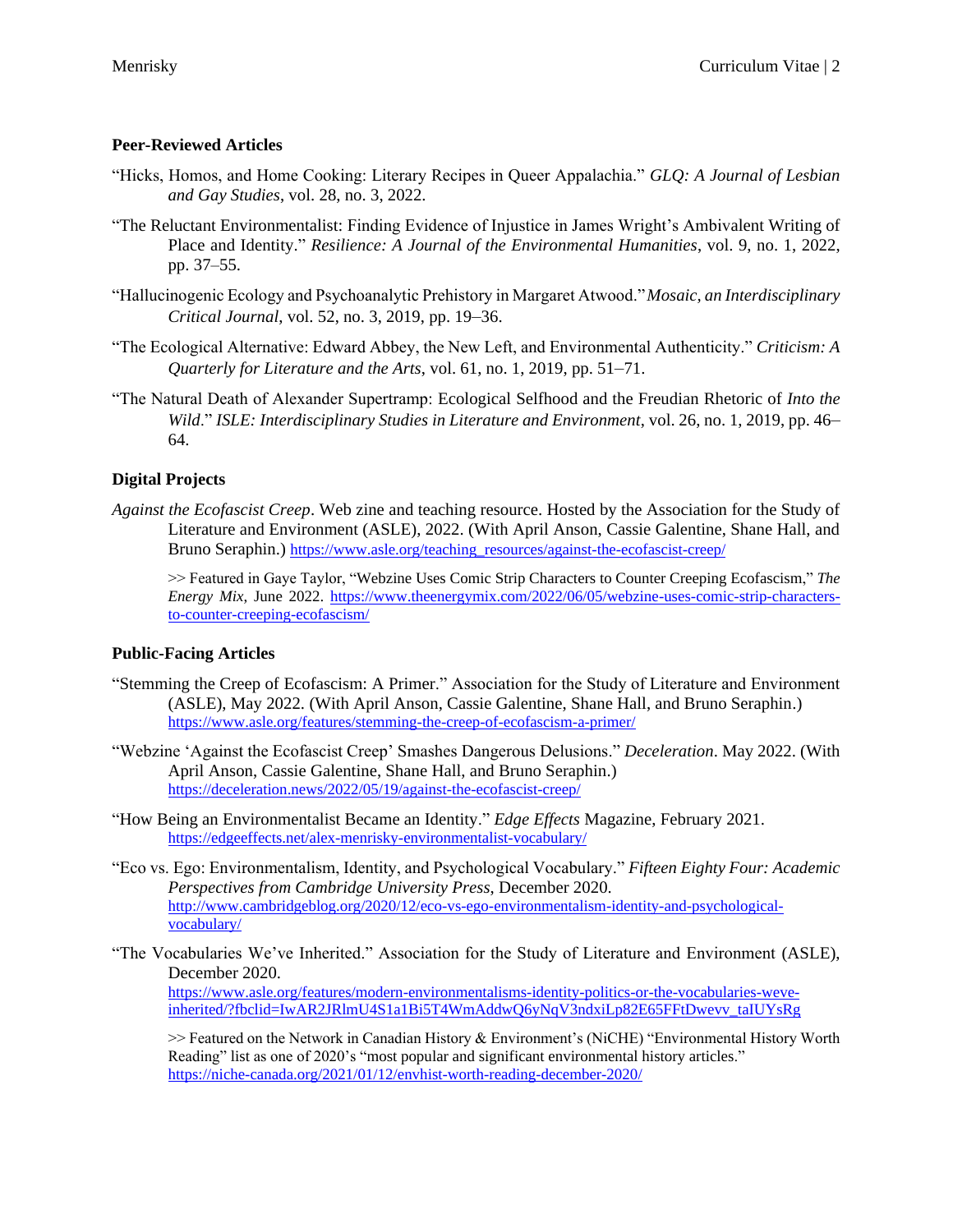- "'Can a Shaman Cure My Fear of Normalcy?' and Other Curveballs." Society for the Study of the Multi-Ethnic Literature of the United States (MELUS) Blog, June 2019. [https://melusteachingblog.wordpress.com/2019/06/06/can-a-shaman-cure-my-fear-of-normalcy-and-other](https://melusteachingblog.wordpress.com/2019/06/06/can-a-shaman-cure-my-fear-of-normalcy-and-other-curveballs/)[curveballs/](https://melusteachingblog.wordpress.com/2019/06/06/can-a-shaman-cure-my-fear-of-normalcy-and-other-curveballs/)
- "Embracing Identity in the Environmental Classroom." *Edge Effects* Magazine, January 2019. <http://edgeeffects.net/environmental-identity-in-the-classroom/>

## **SELECTED PRESENTATIONS**

### **Conference Proceedings**

- "Intergenerational Environmental Humanities." Modern Language Association (MLA). San Francisco, CA, January 2023. (Upcoming.)
- "Against the Ecofascist Creep: A Collaborative Digital Resource." Modern Language Association (MLA), Association for the Study of Literature and Environment (ASLE) Session. San Francisco, CA, January 2023. (Upcoming.)
- "*Ecotopia*'s Enclosures: Consumption, Borders, and 'Natural Law.'" American Studies Association (ASA). New Orleans, LA, November 2022. (Upcoming.)
- "Reasons to Care: Appalachian Poetry's Evidence of Injustice amid Political Ambivalence." Northeast Modern Language Association (NEMLA), Association for the Study of Literature and Environment (ASLE) Session. Baltimore, MD, March 2022.
- "Everyday Ecofascism." Association for the Study of Literature and Environment (ASLE). Virtual, July 2021.
- "Interdisciplinarity and Community Engagement in the Environmental Justice Classroom: A Sample Assignment Arc." Association for the Study of Literature and Environment (ASLE). Virtual, July 2021.
- "Fascist Foodstuffs: Settler Colonialism and Representations of Consumption." Modern Language Association (MLA), Western Literature Association (WLA) Session. Virtual, January 2021.
- "American Environmentalism's Identity Politics." Modern Language Association (MLA), Race and Ethnicity Session. Virtual, January 2021.
- "Hicks, Homos, and Home Cooking: Appalachian Environmentalism and Queer Literary Culture." Modern Language Association (MLA). Seattle, WA, January 2020.
- "Psychedelic Primitives, Prelinguistic Myths, and the Poetry of Simon Ortiz." MELUS: The Society for the Study of the Multi-Ethnic Literature of the United States. Cincinnati, OH, March 2019.
- "The Identity Politics of Ecology: Postwar Literature, Radical Psychoanalysis, and the Authentication of American Environmentalism." The Futures of American Studies Institute, Dartmouth College. Hanover, NH, June 2018.
- "'The Hallucinogenic Oceans of the Mind': Ecology, Catastrophe, and *The Year of the Flood*'s Psychedelic Language of Decay." Association for the Study of Literature and Environment (ASLE). Detroit, MI, June 2017.
- "Queer Ecology and Psychoanalytic History." Modern Language Association (MLA). Philadelphia, PA, January 2017.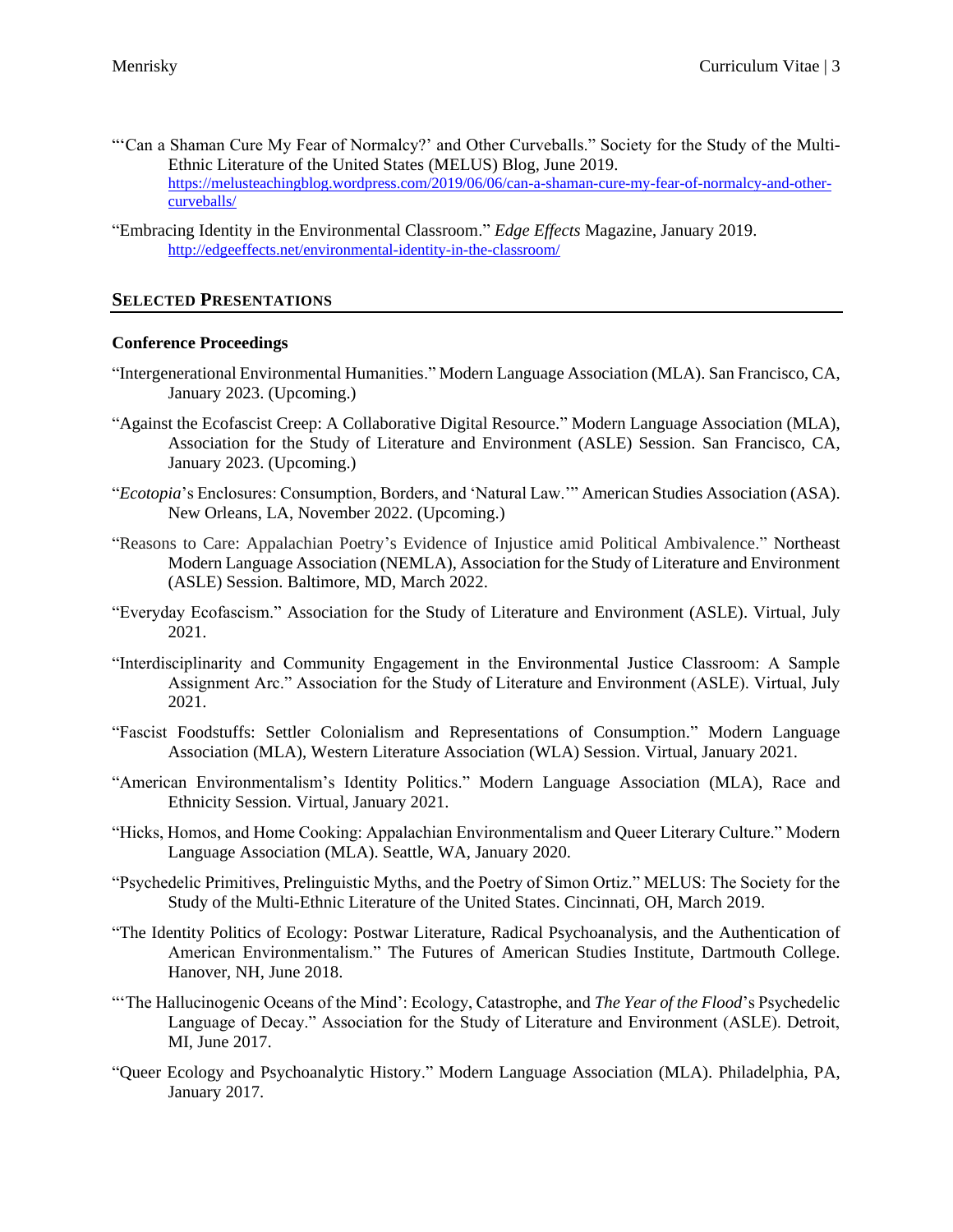- "Abbey's Alternative: Nature, Self, and Civilization after the American New Left." American Literature Association (ALA), Association for the Study of Literature and Environment (ASLE) Session. San Francisco, CA, May 2016.
- "*Into the Wild*'s Psychoanalytic Ecologies." Midwest Modern Language Association (MMLA), Association for the Study of Literature and Environment (ASLE) Session. Columbus, OH, November 2015.
- "Family Portraiture: *The House of the Seven Gables*' Uncanny American Identities." South Central Modern Language Association (SCMLA). Nashville, TN, October 2015.
- "Myth and Masculinity in American Literature and Culture." Louisville Conference on Literature since 1900. Louisville, KY, February 2014.

## **Invited Talks**

- "American Environmentalism's Identity Politics." Department of American Studies, Fordham University. Virtual, March 2021.
- "Everyday Ecofascism." Department of English, University of Connecticut. Virtual, February 2021.
- "Performing Ecological Attachments." Roundtable and workshop in collaboration with performance artists. Association for the Study of the Arts of the Present (ASAP). College Park, MD, October 2019.
- "The Walking Cure: The Environmentalist Afterlives of Political Psychoanalysis." Cincinnati Association for Psychoanalytic Thought. Cincinnati, OH, June 2019.
- "Black Writers and the Identity Politics of Ecology." English Department, Missouri Southern State University. Joplin, MO, February 2019.
- "University English and the Job Market Today." English Graduate Student Organization, University of Kentucky. Lexington, KY, February 2018.
- "State of Nature Skepticism: Toni Morrison and the Identity Politics of Ecology." Urbana University. Urbana, OH, January 2018.

### **Institutional Presentations**

- "What Is Ecofascism? Nature, Nation, and Rhetorical Effect." University of Connecticut Department of English "Brown Bag" Work-in-Progress Series. Virtual, February 2022.
- "Understanding Ecofascism." Queer Scholars Series, University of Massachusetts Dartmouth. Virtual, March 2021.
- "An Introduction to Environmental Injustice." Honors College, University of Massachusetts Dartmouth. Virtual, October 2020.

#### **Session Organization and Moderation**

- Panel Organizer (with Sarah Dimick, Harvard University), "Intergenerational Environmental Humanities." Modern Language Association (MLA). San Francisco, CA, January 2023.
- Panel Organizer, "Everyday Ecofascism: Representation and Resistance." Modern Language Association (MLA), Western Literature Association (WLA) Session. Toronto, ON, January 2021.
- Panel Chair, "Writing Women's Lives." KY Gender and Women's Studies Conference. Lexington, KY, September 2017.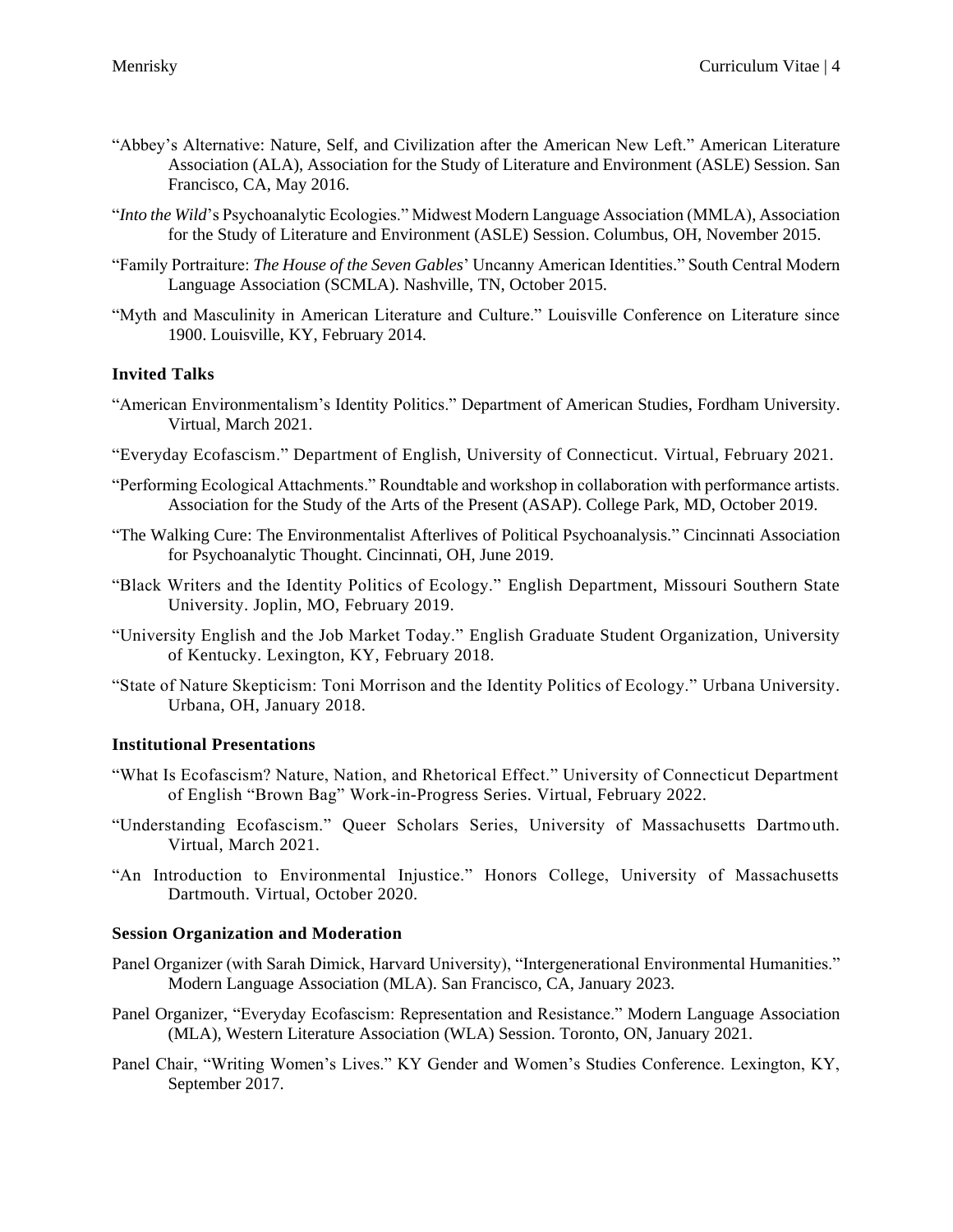Panel Chair, "Post Humanist." International Conference on Narrative. Lexington, KY, April 2017.

- Panel Organizer, "Antisocial Ecologies." Modern Language Association (MLA). Philadelphia, PA, January 2017.
- Area Chair, "Psychology and Literature." South Central Modern Language Association (SCMLA). Dallas, TX, October 2016.
- Panel Organizer, "Contemporary Perspectives on Psychoanalytic Theory in Literature and Culture." Louisville Conference on Literature since 1900. Louisville, KY, January 2014.

#### **INTERVIEWS**

- "New Books in Environmental Studies: *Wild Abandon: American Literature and the Identity Politics of Ecology*." *New Books Network*, August 2021. Podcast episode. <https://newbooksnetwork.com/wild-abandon>
- "The Ego and the Eco: Alex Menrisky and the Identity Politics of Ecology." *ASLE EcoCast*, April 2021. Podcast episode. <http://asleecocast.podbean.com/>
- "Alexander Menrisky: Scholar of the Month." *Association for the Study of Literature and Environment (ASLE)*, July 2020. Print interview. <https://www.asle.org/stay-informed/scholar-of-month/alexander-menrisky-july-2020-scholar-of-the-month/>

## **SELECTED AWARDS, HONORS, AND GRANTS**

| 2022      | Provost's General Education Course Enhancement Grant   University of Connecticut                                                                          |
|-----------|-----------------------------------------------------------------------------------------------------------------------------------------------------------|
| 2021      | College of Liberal Arts and Sciences Climate, Diversity, Equity, and Inclusion Grant (with<br>El Instituto and other faculty)   University of Connecticut |
| 2021      | Robert G. Darst University Honors College Service Award   University of Massachusetts<br>Dartmouth                                                        |
| 2020-2021 | Service-Learning Faculty Fellow   University of Massachusetts Dartmouth                                                                                   |
| 2020      | Scholar of the Month   Association for the Study of Literature and Environment (ASLE)                                                                     |
| 2020      | Professional Equity Grant   Conference on College Composition and Communication                                                                           |
| 2019      | Honors College Development Fellowship   University of Massachusetts Dartmouth                                                                             |
| 2017      | Dissertation Writing Fellowship   University of Kentucky, College of Arts and Sciences                                                                    |
| 2017      | Ellershaw Award for an Outstanding PhD Candidate   University of Kentucky, English<br>Department                                                          |
| 2017      | Nominee, Presidential Fellowship   University of Kentucky                                                                                                 |
| 2016      | Honoree, Alpha Sigma Phi Selfless Professor Reception   University of Kentucky                                                                            |
| 2016      | Summer Research Fellowship   University of Kentucky, English Department                                                                                   |
| 2016      | Excellence in Teaching Award   University of Kentucky, Department of Writing, Rhetoric,<br>and Digital Studies                                            |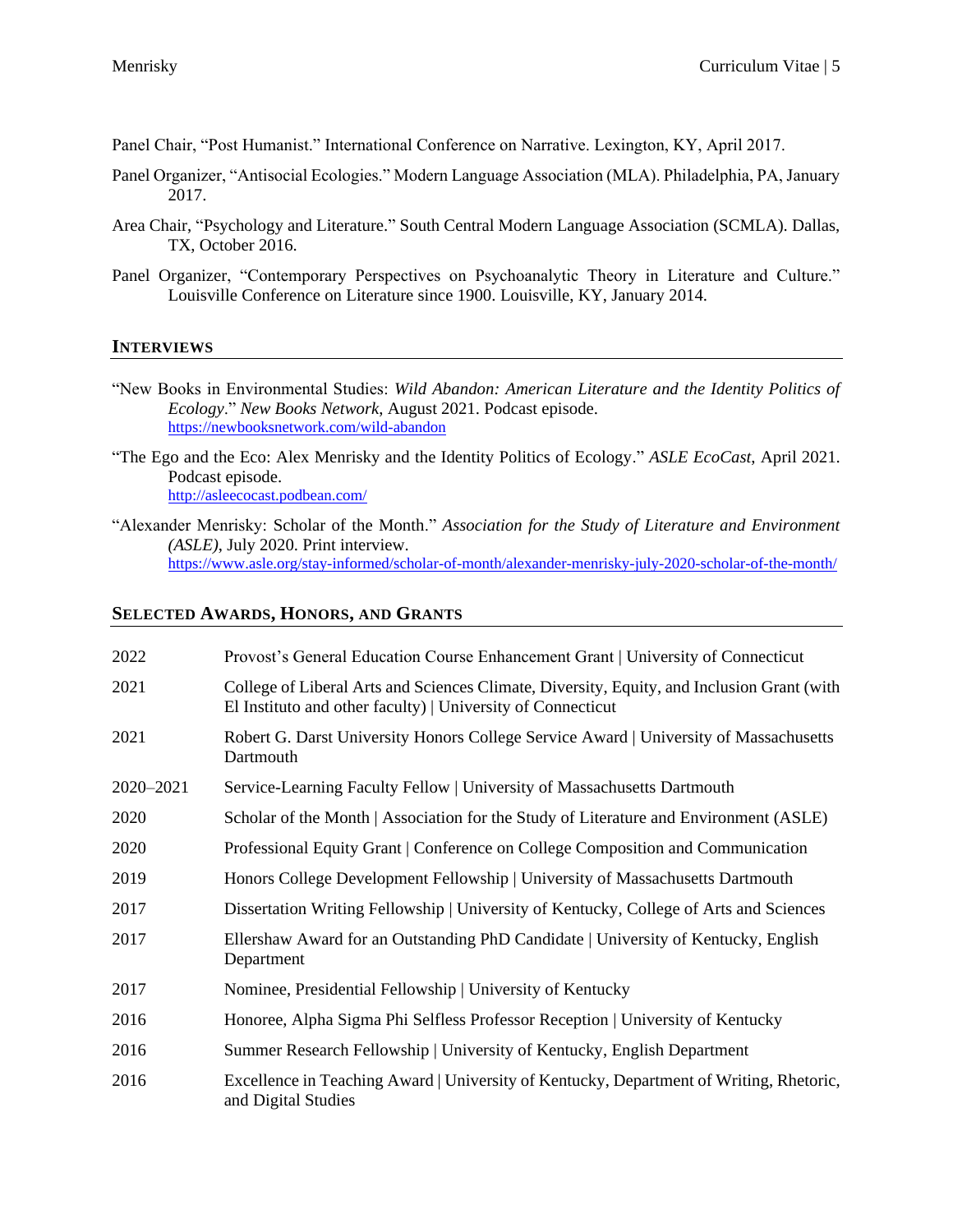| 2016      | Finalist, Jean G. Pival Outstanding Writing Teaching Assistant Award   University of<br>Kentucky |
|-----------|--------------------------------------------------------------------------------------------------|
| 2012-2014 | Daniel R. Reedy Quality Achievement Award (3 times)   University of Kentucky                     |
| 2012      | Dean's Citation for Outstanding Undergraduate Thesis   Ohio University                           |
| 2012      | Second Place, Ohio University Research and Creative Expo                                         |
| 2009-2011 | Dean's Discretionary Fund Grant (4 times)   Ohio University                                      |
| 2010      | Provost's Research Fund Grant   Ohio University                                                  |
|           |                                                                                                  |

#### **COURSES**

*(Includes courses taught and/or developed for inclusion in catalog.)*

#### **University of Connecticut**

- ENGL 2049W *Writing through Research*. Course devoted to considering and putting into practice the differences between, uses of, and methods for primary and secondary research, as well as writing new arguments in conversation with existing ones.
- ENGL 2055WE*Writing, Rhetoric, and Environment*. Course centered on analysis of and community-based practice in writing about complex environmental phenomena and issues for non-specialist audiences, with attention to questions of rhetoric, representation, and ethics.
- ENGL 2600 *Introduction to Literary Studies*. An introduction to skills essential for successful pursuit of an English degree, including textual analysis (close reading of prose and poetry), literary criticism and theory, research and citation methods, and critical writing about literature.
- ENGL 2635E *Literature and the Environment*. An introduction to human relationships with environment through the lens of literature, with an eye specifically toward how ideas about "nature," race, and gender have influenced each other in an American context.
- ENGL 3003W *Writing about Climate*. Topical seminar in writing studies that explores the rhetorical challenges of writing about climate for a general audience and puts into practice strategies for communicating climate changes effectively.
- ENGL 3\*\*\*EW*Environmental Justice Writing*. Seminar that investigates writing across a variety of genres in response to asymmetrical environmental impacts on working-class and people of color in the United States. Community-oriented writing-intensive version also developed.
- ENGL 6850 *Keywords in American Studies: Nature*. Rigorous historical and literary examination of the cultural work performed by competing definitions of the term "nature," especially as the concept organizes social identities and hierarchies along vectors such as race, gender, sexuality, and disability, and variably links them to nonhuman environment.

#### **University of Massachusetts Dartmouth**

- ENL 099 *Critical Writing & Reading Workshop*. Provides added developmental support for students in ENL 101.
- ENL 101 *Critical Writing & Reading I*. First of two-course first-year writing sequence. Analysis and synthesis-focused course that introduces students to academic reading comprehension and writing strategies. (Online and honors syllabi also developed and taught.)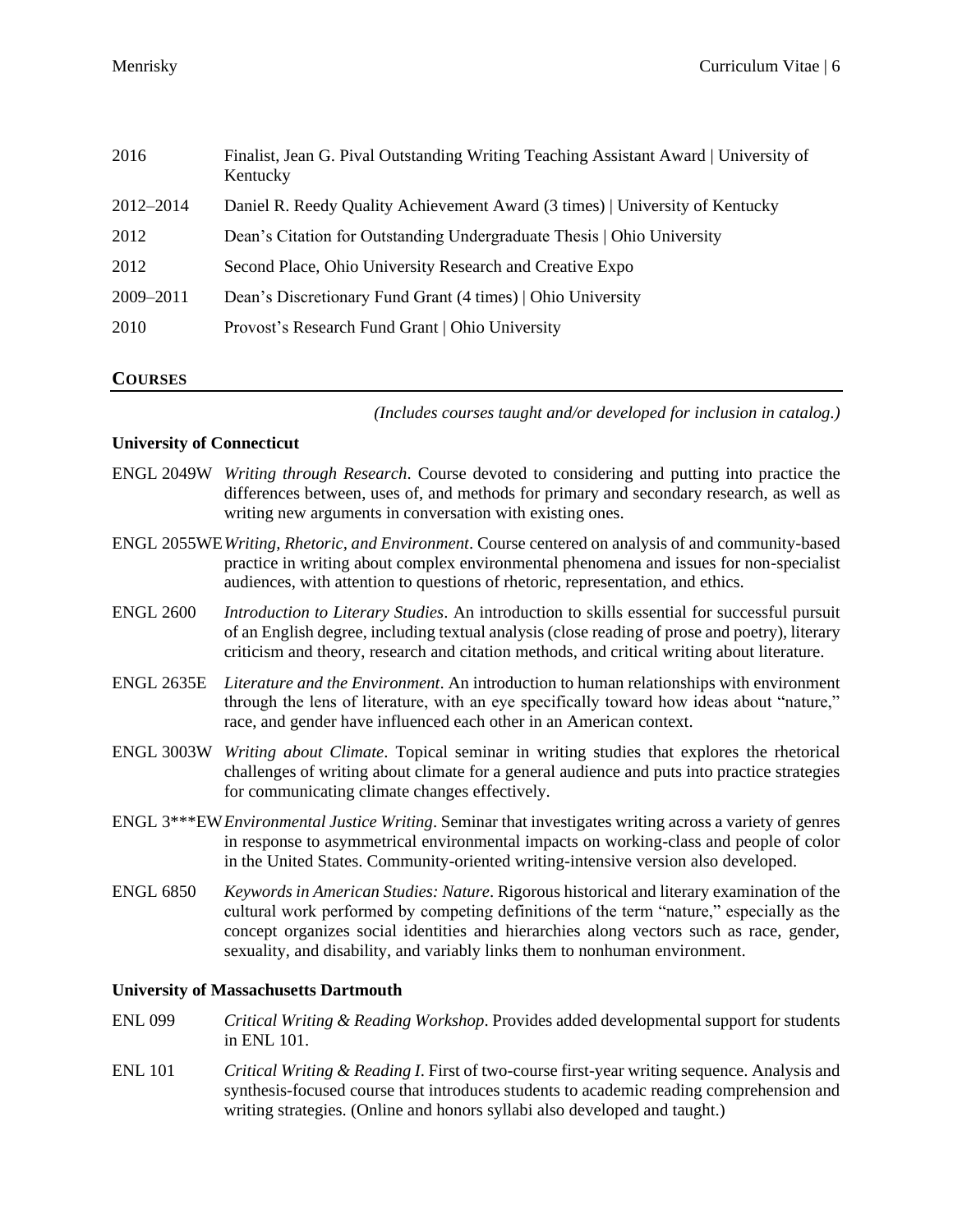| <b>ENL 102</b> | Critical Writing & Reading II. Second of two-course first-year writing sequence. Analysis,<br>synthesis, argument, and revision-focused course that develops students' academic writing<br>strategies. (Online syllabus also developed and taught.)                                                                                                                                |
|----------------|------------------------------------------------------------------------------------------------------------------------------------------------------------------------------------------------------------------------------------------------------------------------------------------------------------------------------------------------------------------------------------|
| <b>ENL 200</b> | A History of Hip in American Lit. Traces the development of countercultural capital in the<br>United States from the Harlem Renaissance to the present, especially as it has involved<br>transits and appropriations across lines of race and age. (Online syllabus also developed.)                                                                                               |
| <b>ENL 200</b> | <i>American Politics, Literary Disgust.</i> A consideration of disgust as a prominent literary tone<br>or theme, as well as its role in representations of various political and social exclusions in<br>the United States. (Online syllabus also developed and taught.)                                                                                                           |
| <b>HON 202</b> | <i>Environmental (In)Justice.</i> Honors seminar investigating asymmetrical environmental<br>impacts on people of color in the United States from the colonial era to the present, with a<br>service-learning component. (Online syllabus also developed and taught.)                                                                                                              |
| <b>HON 301</b> | Honors Research Across Disciplines. Interdisciplinary preparation for honors thesis<br>project, including ideation, research methods and ethics, presentation, revision, and time<br>management, culminating in submission of prospectus. Instructor serves as de facto project<br>advisor for all students until advisor is selected and approved. (Online syllabus also taught.) |

## **University of Kentucky**

- ENG 230 *Introduction to Literature: The Walking Cure*. Examines American wilderness narratives from the early twentieth century to the present, especially as they have encoded cultural assumptions about race, gender, and nation.
- ENG 251 *Survey of American Literature to 1865*. Survey of American literature from pre-Columbian texts through the Civil War, covering key literary developments during the period and the social conditions in which they occurred—namely, colonization, the revolution, slavery, emancipation, and the emergence of women's rights. (Teaching assistant.)
- WRD 110 *Composition & Communication I*. First of two-course first-year multimodal writing sequence. Emphasizes critical thinking and information literacy in an academic context.
- WRD 111 *Composition & Communication II*. Second of two-course first-year multimodal writing sequence. Develops writing skills by focusing on a single research project in which students explore an issue of public concern and compose and communicate an argument about it in written, oral, and visual modes. (Online syllabus also developed and taught.)
- WRD 112 *Accelerated Composition & Communication*. A compressed version of the two-course multimodal first-year writing sequence (WRD 110 and 111).

>> "Feminist Alliance" film project by students Sydney Hendrix, Archana Jeeji, Carson Mullins, and Kristen North selected for publication in 2017 WRD Spring Writing Gallery.

WRD 203 *Business Writing*. Instruction in writing and research for business and government workplaces, with emphasis on communicating with multiple audiences in a variety of professional situations from an ethical stakeholder (rather than shareholder) perspective.

> >> "Kentucky Farm Chain" web project by students Sara Newman, Megan Semall, and Carmen Siguenza received Honorable Mention for Group Digital Project at the 2016 WRD Excellence in Composition awards.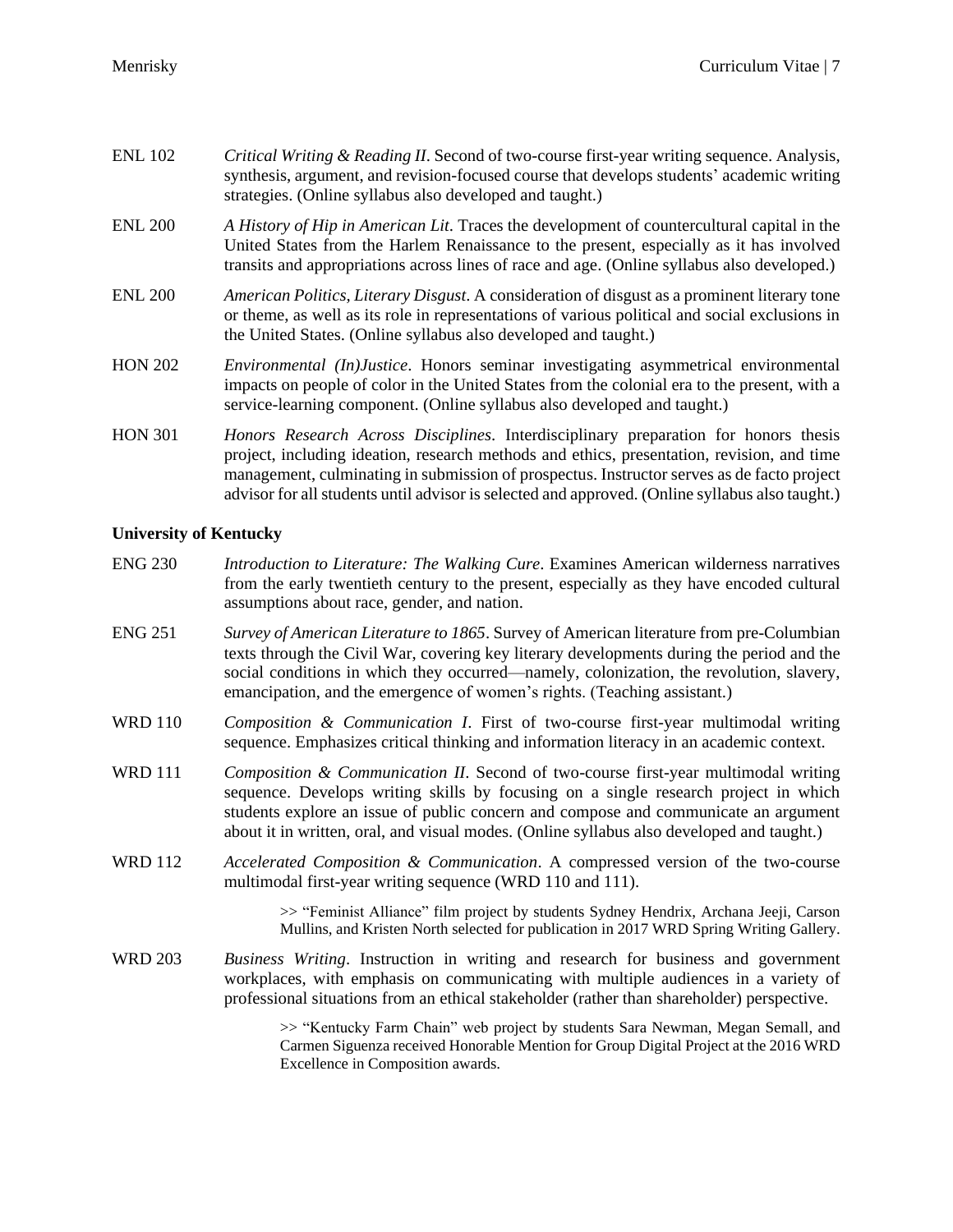WRD 204 *Technical Writing*. Instruction and experience in writing for science and technology, with emphasis on clarity, conciseness, and effectiveness in preparing letters, memos, and reports for specific audiences. (Online syllabus also developed and taught.)

## **Invited Teaching**

| 2021 | Literature and the Environment (ENGL 250, California State University Fullerton).<br>Invited by Nicole Seymour. Unit on ecofascism and environmental justice.   |
|------|-----------------------------------------------------------------------------------------------------------------------------------------------------------------|
| 2020 | American Environmental Writing (ENL 357, University of Massachusetts Dartmouth).<br>Invited by Jerry Blitefield. Unit on Indigenous American environmentalisms. |
| 2016 | Queer Literature (GWS 300, University of Kentucky). Invited by Carol Mason. Unit<br>on transnational queer fiction in Eastern Europe.                           |

## **MENTORSHIP**

#### **Graduate Students**

| 2022–Present Associate Advisor, Lindsay Hunnicutt (PhD, English, University of Connecticut) |  |  |
|---------------------------------------------------------------------------------------------|--|--|
|                                                                                             |  |  |

2022 Reader, Dan Pfeiffer, "Striving Artists: New York City, Neoliberalism, and the Twenty-First Century Art Novel" (PhD dissertation, English, University of Connecticut)

## **Undergraduate Students**

2022–2023 Advisor, Victoria Zucco (Honors thesis, English & Environmental Studies, University of Connecticut)

## **SERVICE**

| <b>Institutional</b> | (University of Connecticut)                                                                                                                                 |  |
|----------------------|-------------------------------------------------------------------------------------------------------------------------------------------------------------|--|
| 2022–Present         | <b>English Department Graduate Application Review</b>                                                                                                       |  |
| 2021–Present         | English Department Diversity, Equity, and Inclusion Committee                                                                                               |  |
| $2021 -$ Present     | English Department Graduate Job Market Committee                                                                                                            |  |
| $2021 -$ Present     | Edwin Way Teale Award for Nature Writing Prize Committee                                                                                                    |  |
| $2021 -$ Present     | Academic Adviser, Department of English                                                                                                                     |  |
| $2021 - 2022$        | El Instituto Graduate Student Retention Working Group (funded by a College of Liberal<br>Arts and Sciences Climate, Diversity, Equity, and Inclusion Grant) |  |
| <b>Institutional</b> | (University of Massachusetts Dartmouth)                                                                                                                     |  |
| 2021                 | First-Year English Peer Observation Reform Working Group                                                                                                    |  |
| 2021                 | Organizer, Office of Faculty Development Reading Group                                                                                                      |  |
| $2020 - 2021$        | Honors College Curriculum Committee                                                                                                                         |  |
| 2020–2021            | Program Coordinator, Honors College "Research Roundtable" Speaker Series                                                                                    |  |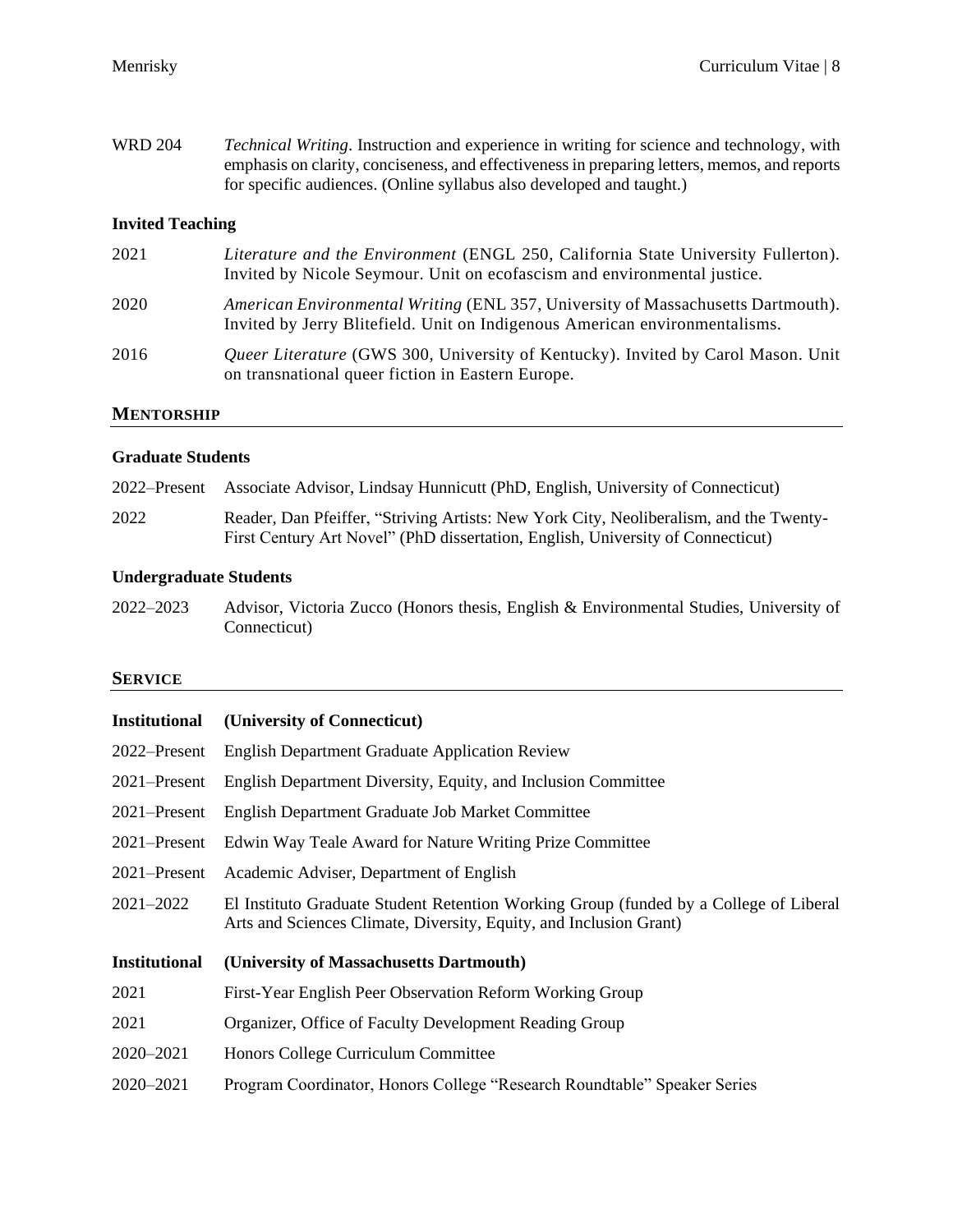| 2020-2021            | Academic Adviser, Arts & Sciences Undeclared                                                                                  |  |
|----------------------|-------------------------------------------------------------------------------------------------------------------------------|--|
| 2018-2021            | First-Year English Curriculum Assessment/Development Committee                                                                |  |
| 2020                 | Office of Faculty Development Online Pedagogy Working Group, Honors College Rep                                               |  |
| 2020                 | Inaugural Honors College Faculty/Curriculum Development Committee                                                             |  |
| 2020                 | Professional Development Session: "Tour My Course" (campus-wide instructional support<br>during COVID-19 pandemic)            |  |
| 2020                 | English Department advising data collection and analysis                                                                      |  |
| 2020                 | "Teaching, Learning, and Scholarship in the UMass Dartmouth Honors College"<br>Pedagogical Resource Development Working Group |  |
| 2019-2020            | First-Year English Accelerated Learning Program Working Group                                                                 |  |
| 2018-2020            | Chair, College Now Entrance Essay Review Committee                                                                            |  |
| 2019                 | Pilot Instructor, First-Year English Accelerated Learning Program                                                             |  |
| 2019                 | Organizer, American Studies Student Reading Group                                                                             |  |
| 2018-2019            | University Studies Writing Curriculum Committee                                                                               |  |
| <b>Institutional</b> | (University of Kentucky)                                                                                                      |  |
| 2017                 | <b>Consultant, Dissertation Bootcamp</b>                                                                                      |  |
| 2017                 | Professional Development Session: Proposing a Panel at an International Conference.                                           |  |
| 2016-2017            | Treasurer, English Graduate Student Organization                                                                              |  |
| 2015-2017            | Instructor, "FastTrack" summer sequence in Composition & Communication                                                        |  |
| 2015-2016            | Administrative Assistant, Department of Writing, Rhetoric, and Digital Studies                                                |  |
| 2012-2013            | Consultant, Writing Center                                                                                                    |  |
| <b>Professional</b>  |                                                                                                                               |  |
| 2022-Present         | Manuscript Reviewer, MELUS: Multi-Ethnic Literature of the United States                                                      |  |
| 2021-Present         | Member, Northeast MLA (NeMLA) Diversity Caucus                                                                                |  |
| 2021-Present         | Manuscript Reviewer, Ecocene                                                                                                  |  |
| 2018-Present         | Creator and Curator, Association for the Study of Literature and Environment (ASLE)<br><b>Teaching Resource Bank</b>          |  |
| 2016–Present         | Manuscript Reviewer, ISLE: Interdisciplinary Studies in Literature and Environment                                            |  |
| 2022                 | Host, Association for the Study of Literature and Environment (ASLE) Public Humanities<br>Workshop                            |  |
| 2013-2014            | Editorial Board, <i>disclosure: A Journal of Social Theory</i>                                                                |  |
|                      |                                                                                                                               |  |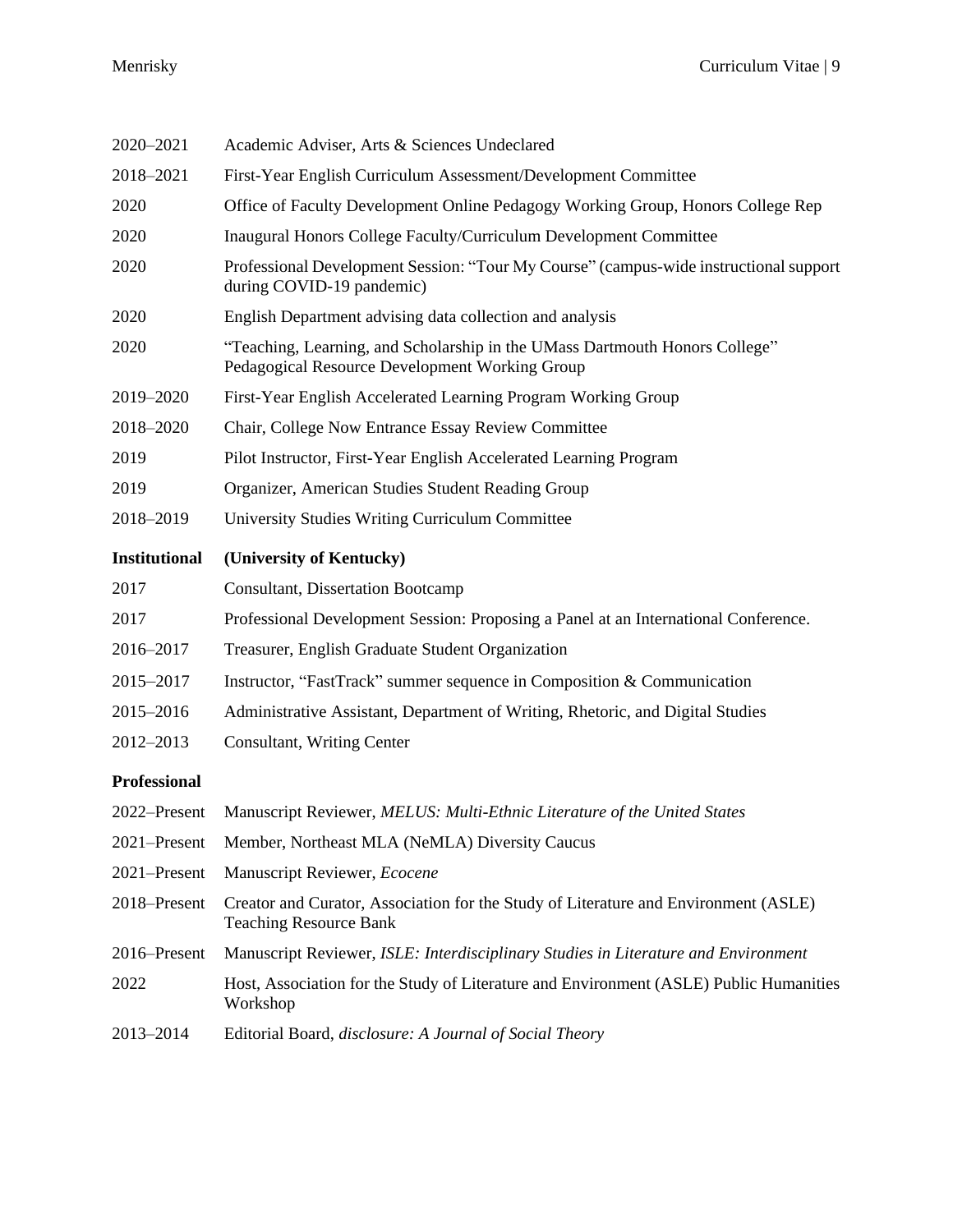## **PROFESSIONAL DEVELOPMENT**

| 2022      | Workshop: First-Year Writing   University of Connecticut                                                                                              |
|-----------|-------------------------------------------------------------------------------------------------------------------------------------------------------|
| 2022      | Training: Advising Graduate Students   University of Connecticut                                                                                      |
| 2022      | Training: The Antiracist Classroom   University of Connecticut                                                                                        |
| 2021      | Webinar: How to Start a Book Series   Humanities Institute, University of Connecticut                                                                 |
| 2021      | Training: Virtual Care for Students   University of Connecticut                                                                                       |
| 2021      | Workshop: Career Outcomes for PHDs   University of Connecticut                                                                                        |
| 2021      | Workshop: Student Mental Health   University of Connecticut                                                                                           |
| 2021      | Workshop: Course Development and Proposal   University of Connecticut                                                                                 |
| 2021      | Engaged Scholarship Symposium   University of Massachusetts Dartmouth                                                                                 |
| 2021      | Workshop: Public Writing and Civic Engagement   Association for the Study of Literature<br>and Environment (ASLE)                                     |
| 2020      | Professional Learning Community: Strategies for Teaching General-Education Literature<br>University of Massachusetts Dartmouth, Department of English |
| 2019      | Professional Learning Community: Strategies for Retention   University of Massachusetts<br>Dartmouth, Department of English                           |
| 2019      | Professional Learning Community: Strategies for Bolstering Participation   University of<br>Massachusetts Dartmouth, Department of English            |
| 2018      | New Faculty Institute   University of Massachusetts Dartmouth                                                                                         |
| 2015-2018 | "Lacan Salon" Trans-Disciplinary Reading Group                                                                                                        |
|           |                                                                                                                                                       |

## **PROFESSIONAL AFFILIATIONS**

American Studies Association (ASA) Association for the Study of Literature and Environment (ASLE) Association for the Study of the Arts of the Present (ASAP) Modern Language Association (MLA) Northeast Modern language Association (NeMLA) Society for the Study of the Multi-Ethnic Literature of the United States (MELUS)

## **OTHER WRITING/EDITING EXPERIENCE**

| 2013–2015 | Editorial Staff   Pulse Magazine (Lexington, KY)                        |
|-----------|-------------------------------------------------------------------------|
| 2012–2013 | Editorial Staff   Limestone Review (Lexington, KY)                      |
| 2012      | Editorial Staff   Honors Tutorial College, Ohio University (Athens, OH) |